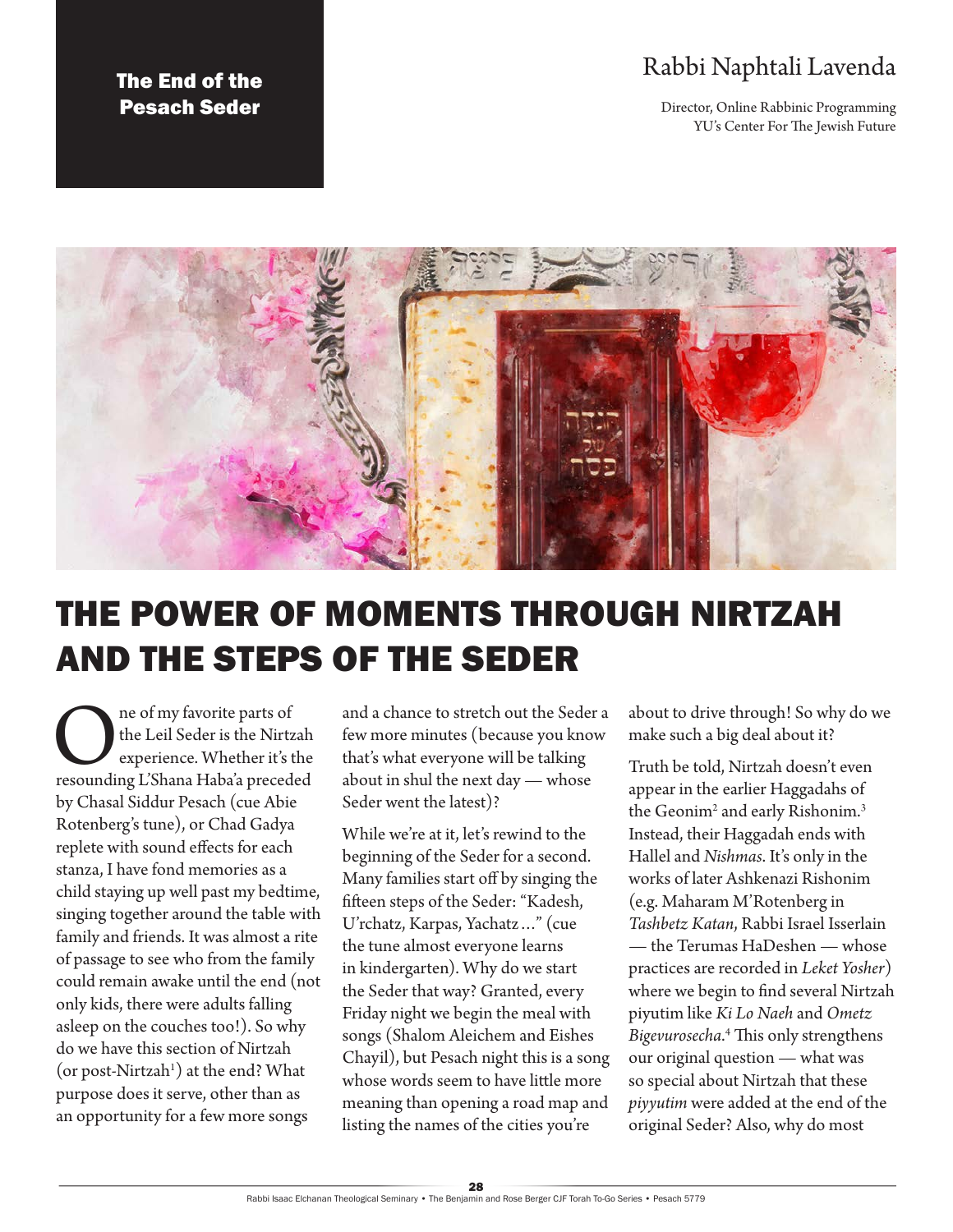people have the custom to sing these *piyyutim* of Nirtzah? Finally, in the Arizal's siddur, there is a special *Lshem Yichud* to say before reciting Nirtzah, which is meant to help focus our thoughts on the mitzvah about to be performed. At this point, after having already basically finished the whole Seder and the mitzvos of Pesach night, what's the point of the *Lshem Yichud*?5

#### The Power of Moments: The "Peak-End Rule"

Several years ago, Dan and Chip Heath wrote a *New York Times* bestselling book, *The Power of Moments*, where they tried to understand what organically makes moments in our lives memorable, and how we can manually engineer situations to replicate the process and create memorable moments. They break it down into four

categories (see sidebar), the first of which is *Elevation.* One such example of elevating a moment is what is referred to as the "Peak-End Rule." The Heath brothers present the following example: Imagine a family that goes to Disney World for the day and is asked to rate every hour on a scale of 1 to 10. As they leave the hotel room with the kids, and the anticipation and excitement build, they rate it a 6. They ride Space Mountain, everyone has a blast; it's a 10. They wait in line in 100-degree weather for an hour; it's a 2. Finally, as they head out of the park, they buy the kids Mickey ears; it's a Kodak moment that will go in the Bat Mitzvah slideshow, an 8. On average, their day appears to have been a 6.5 rating. However, if we ask this family several weeks later how they would rate their Disney trip, they would most likely rate it a 9! Why? Because the

Peak-End Rule research proposes "*that in recalling an experience, we ignore most of what happened and focus instead on a few particular moments… rating the experience based on two key moments: (1) the best or worst moment, known as the "peak"; and (2) the ending*."6 They also note the importance of beginnings,7 with 40% of a person's college memories coming from events in the month of September (i.e. the *beginning* of the school year).8 In other words, transition times are most ripe for creating moments and lasting memories, be it in a job, life cycle events, or the beginning and end of the Seder.

## Nirtzah in Jewish Thought

Most of the Seder steps clearly describe their intention: Kadesh — we make Kiddush, Magid —

## The Power of Moments: 8 Ideas to Create Moments at Your Seder

In their *New York Times* bestselling book, *The Power of Moments*, Chip and Dan Heath share four methods for creating moments in our lives.*(Shared with permission from the Heath Brothers, The Power of Moments 1 Page Summary (EPIC) Resource at <https://heathbrothers.com>)*

ELEVATION: Moments of elevation are experiences that rise above the routine. They make us feel engaged, joyful, surprised, motivated. To create them, we can (1) boost the sensory appeal; (2) raise the stakes; and/or  $(3)$  break the script.

INSIGHT: Moments of insight deliver realizations and transformations. To produce moments of insight for others, we can cause them to "trip over the truth" by revealing  $(1)$  a clear insight; and  $(2)$  is discovered by the audience on their own .

PRIDE: Moments of pride commemorate people's achievements. We can use three strategies to deliver pride: (1) Recognize others; (2) Multiply meaningful milestones — reframe a long journey so that it features multiple "finish lines"; and (3) Practice courage by

"preloading" our responses in advance, so we're ready when the right moment comes.

CONNECTION: Moments of connection bond us together. Groups unite when they struggle together toward a meaningful goal. A responsive interaction can bring people together very quickly.

Applying these methods (listed parenthetically after each entry), here are 8 ideas for you to try at your Seder to create moments:

**1. Kittel-Bearing Ceremony:** The Baal HaSeder wearing a *kittel* is often a wasted opportunity to create a moment. Yes, one reason it's there is to get children to ask questions, but instead of coming in already wearing the *kittel*, appoint a child as "*kittel* bearer" and have them bring it in folded on a pillow, with the rest of the Seder members singing a tune (e.g. humming a tune from Sheva Brachos or the song of the Seder steps). (elevation)

**2. Grandparent Pesach Facts Research:** Come up with 4 questions (it is Seder night after all) for Seder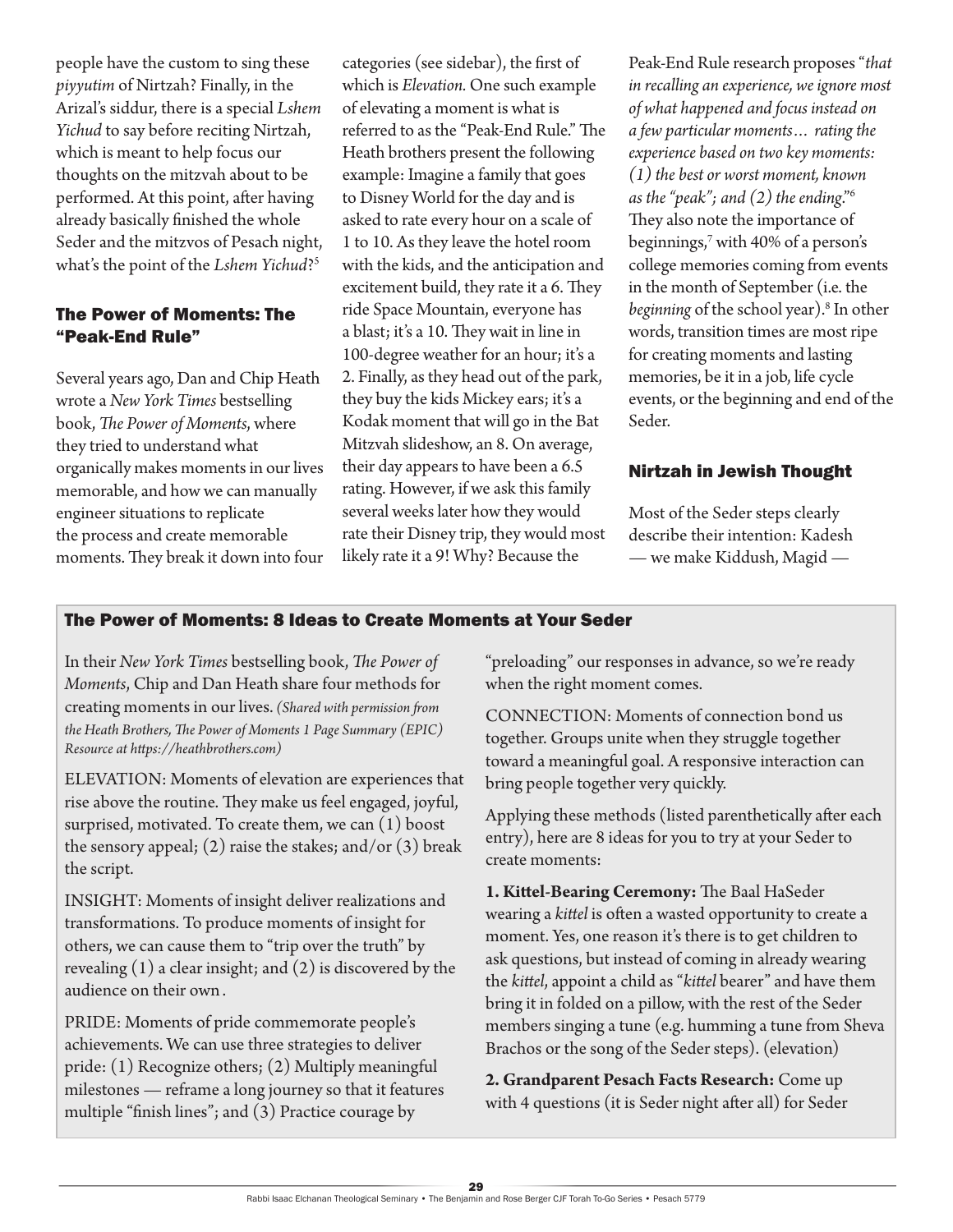we tell a story, Hallel — we praise Hashem. But what about Nirtzah? Most mefarshim interpret it to mean "acceptance" or "atonement" (see Yeshayahu 40:2), yet it can also mean "we want." Other than maybe wanting to go to sleep, what is it that we are supposed to want at this point of the Seder night?

In order to understand the purpose of Nirtzah, let's examine several explanations surrounding this step of the Seder.

Rebbe Nachman MiBreslov teaches:

סיימנו את הסדר. אבל האם באמת סיימנו? האם יכול האדם אי-פעם להתחיל לעשות דבר כלשהו למען הבורא האינסופי? או האם הוא יכול רק לרצות כך לעשות? ה' מבקש את הלב. אנחנו מבקשים את ה'. רוצים לעבוד

אותו, אך יודעים שאין במעשינו די. *We have finished the Seder. But have we finished? Can man ever begin to do* 

*anything for the Infinite Creator? Or can we only want to? God desires the heart. We desire God. We want to serve Him, but we know that our actions are inadequate.9*

According to this, Nirtzah is not about appeasing Hashem (having gone through the *Seder k'hilchaso*), as it is more commonly translated; instead, it is about leaving this night wanting more, continuing to grow, and developing our relationship with Hashem. This is not the end, but the beginning, and we hope this moment stays with us and propels us higher as the year unfolds.<sup>10 11</sup> In a similar vein, the Baal HaTanya, Rabbi Shneur Zalman of Liady, did not include the paragraph of *Chasal Siddur Pesach* (literally, "the end of the Seder") in his Haggadah, because he felt the message and impact of the Seder doesn't end, but continues on throughout the

year.<sup>12</sup>

Alternatively, Rabbi Abraham Isaac Kook13 notes that many of the Seder steps are written in imperative grammar form, *tzivui (*e.g. Kadesh, Urchatz, Yachatz, Bareich), yet Nirtzah is written in the passive form, *nifal*. 14 Why? What can we learn from this?

By the end of the Seder we have hopefully gone through an internal transformation and have achieved great heights of *kedusha* and *cheirus*, to the extent that we can now even passively feel the holiness around us. We are completely enveloped by the moment, and singing the lofty *piyutim* praising Hashem helps amplify the experience and become more attuned to Hashem's involvement in the world.<sup>15</sup>

One final thought on Nirtzah from

participants to ask their grandparents, parent or other family member in advance to then share at the Seder. Sample questions: Favorite Pesach food, favorite part of the Seder, favorite Seder song, a Pesach memory as child. (connection)

**3. Seder Memory Round Robin:** This is an alternative to #2 for those of us less organized or who have adults and multiple families joining the Seder. Have each member at the Seder share a Seder memory. Can be done before each step of the Seder, all at once during dinner, or interspersed in Maggid. (connection)

**4. Pictures of Family on the Table:** Seder night is a time of family gathering, but there are often family members logistically unable to attend or unfortunately no longer with us. Printing out or placing pictures of these members on the Seder table or sharing something about the person you were named after creates family connection and can be a trigger to share family stories. (connection)

**5. Using Only Hebrew Names for Place Cards:** One of the reasons listed for the Jews meriting redemption from Egypt was their steadfastness in keeping their Jewish names. Especially powerful elevation (think breaking the

script) for those who don't regularly go by their Hebrew name. (pride, elevation)

**6. Seder Soapbox**: Everyone likes to have their 15 minutes of fame (although Seder night we try to limit it to two minutes!). Have a shtender or other makeshift pulpit so they feel special when sharing a Dvar Torah at the Seder. (pride)

**7. Practice Songs Ahead:** The tunes of the Seder are just as much a part of a family's mesora, and not all children know the different songs (especially younger children). On Shabbos HaGadol, sing some of your family's tunes at the Shabbos table to familiarize them with your favorites. (pride)

**8. Pesach Personalities:** Give out names of different people mentioned in the Haggadah or Pesach story for Seder participants to research in advance and share an interesting fact, insight or Dvar Torah related to that person. (insight, pride)

*These ideas were created with the goal of engaging children, however many are transferable for all ages and audiences. Thank you to Rabbi Dovid Bashevkin and my father Rabbi Stuart Lavenda for help with some of these ideas.*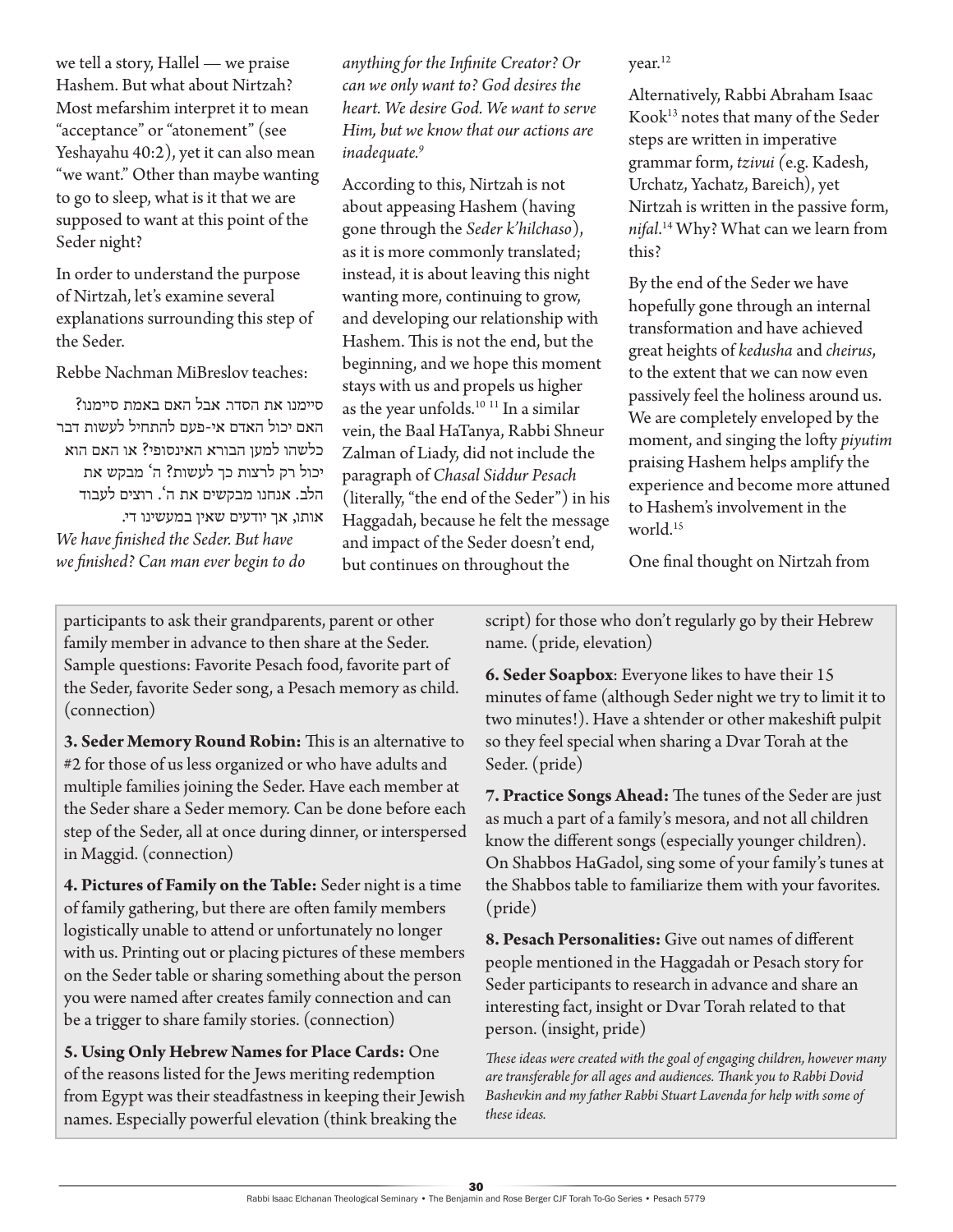



By breaking the script, and changing the way people expect something to occur, it creates "strategic surprise" and elevates the moment making it memorable. Examples during the Seder are: the Mah Nishtana and the questions they represent, the lifting up of the wine and covering/uncovering of the matzah, the Yachatz breaking of the middle matzah and putting part of it away.

Rabbi Yosef Dov Soloveitchik. The Rav highlights the comparison between the word "*nirtzah*," the last step of the Seder, and "*nirtzah*" as it appears in the Torah (Vayikra 1:4) regarding the sacrifices in the Temple: "*v'nirtzah lo l'chaper alav*" — that it will be pleasing to God. Similarly, in the daily Amidah, we have the prayer of Retzei, which comes from the same root as nirtzah. That bracha

of Shmoneh Esrei also speaks of our hope of returning to the Temple and our service to Hashem. In concluding this thought of Rabbi Soloveitchik's, Rabbi Aaron Goldscheider writes:

*We mark the final step of Seder night by using this unique term, Nirtzah, which is meant to stir our soul with a feeling of longing for Zion and our hopeful vision of celebrating the festival of Passover in all of its splendor in Jerusalem, with a rebuilt Temple. How fitting it is that the Seder then follows and culminates with the soaring words L'Shana Haba'a b'Yerushalayim.16*

Rav Soloveitchik, too, connects the conclusion of the Seder and Nirtzah as a means of awakening latent emotions and elevating the Seder to leave us with a memorable experience to carry with us throughout the year, and really every day, recalled through the memory trigger of Retzei in the Shemoneh Esrei.

## Back to the Beginning: Breaking the Script

Let's go back now to the beginning of the Seder and the recital of the Seder steps (Kadesh, Urchatz, Karpas, etc.). Rabbi Alexander Ziskind writes in *Yesod Shoresh V'Avodah* that we should say aloud each of the steps of the Seder because they contain deep and lofty Kabbalistic meaning.<sup>17</sup> Perhaps this is the source for the custom so many of us have to sing the steps of the Seder together at the beginning, to ensure that everyone metaphysically taps in to the mystical meaning the words represent, whether we realize it or not. However, returning to *The Power of Moments,* we could offer another explanation based on a different technique of elevating the moment — "Breaking the Script."

The Heath brothers write<sup>18</sup> that a script is "*our expectations of a stereotypical experience… [and] explains how our brains store and access knowledge."19* By breaking that script, and changing the way people expect something to occur, it creates "strategic surprise" and elevates the moment making it memorable.<sup>20</sup> This is essentially the reason behind many of our actions Seder night, to break the script! Here are just two examples from the Gemara and Rishonim:

 למה עוקרין את השולחן אמרי דבי ר' ינאי כדי שיכירו תינוקות וישאלו.

*Why do we uproot the table? The House of Rabbi Yanai said in order that children will see and ask questions.* **Pesachim 115b**

ואמאי מטבלי תרי זימני כדי שיראו התינוקות וישאלו.

*And why do we dip two times? In order that the children will see and ask questions.*

**Rif, Pesachim 25a**

Other examples of "breaking the script" during the Seder are: the Mah Nishtana and the questions they represent, the lifting up of the wine and covering/uncovering of the matzah, the Yachatz breaking of the middle matzah and putting part of it away, and so many more familiar actions. These are all programmed within the Seder night to get the children's attention, using strategic surprise and elevating the Seder experience. Perhaps the same can be said of singing the Seder steps together at the beginning. It's an unusual way to begin a meal, to sing a song before Kiddush, but as we mentioned above, there is precedent from Shabbos night. However, the song of the Seder steps, singing the steps of the journey we are about to embark on, is using strategic surprise